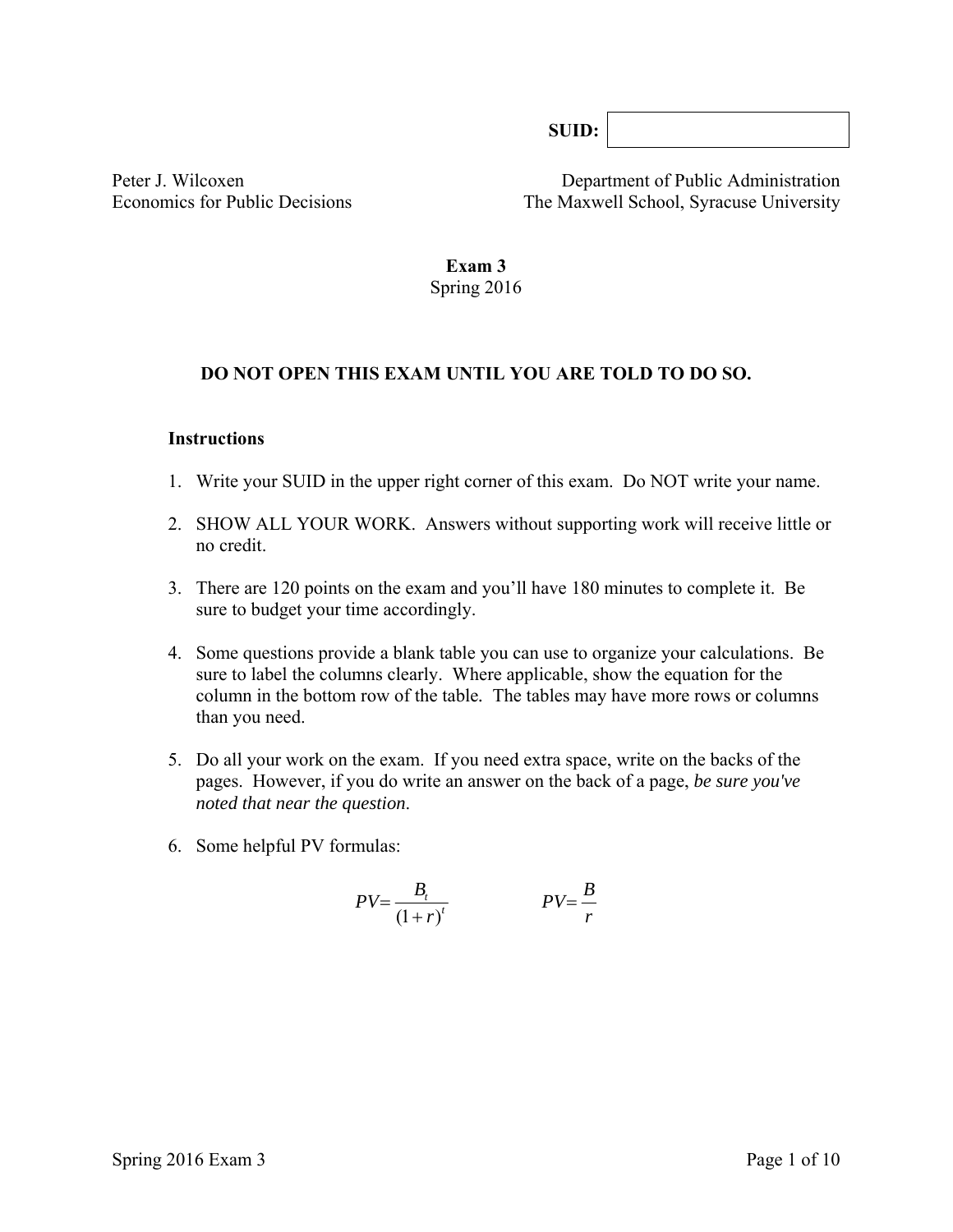## **Question 1 (15 points)**

A city with aging infrastructure wants to reduce the number of times each year that storm water causes its sewer system to overflow and release raw sewage into a nearby lake. The overflows violate water quality standards and the city is being fined \$1 million per year. It is considering two options. The conventional approach ("C") would be to upgrade the wastewater treatment plant. That would cost \$2 million per year and take 5 years (years 1-5). In year 6, the fines would cease. A new unconventional approach ("U") would be to change land use around the city to cause storm water to filter into the soil rather than ending up in the sewer system (an approach known as "green infrastructure"). It would cost \$500,000 per year but take 20 years (years 1-20). In year 21, the fines would cease. In addition, the changes would make the city more attractive and produce an additional benefit of \$1 million per year starting in year 21.

Please calculate the net present value of each plan and indicate which one is best. The city uses an interest of 5% in present value calculations.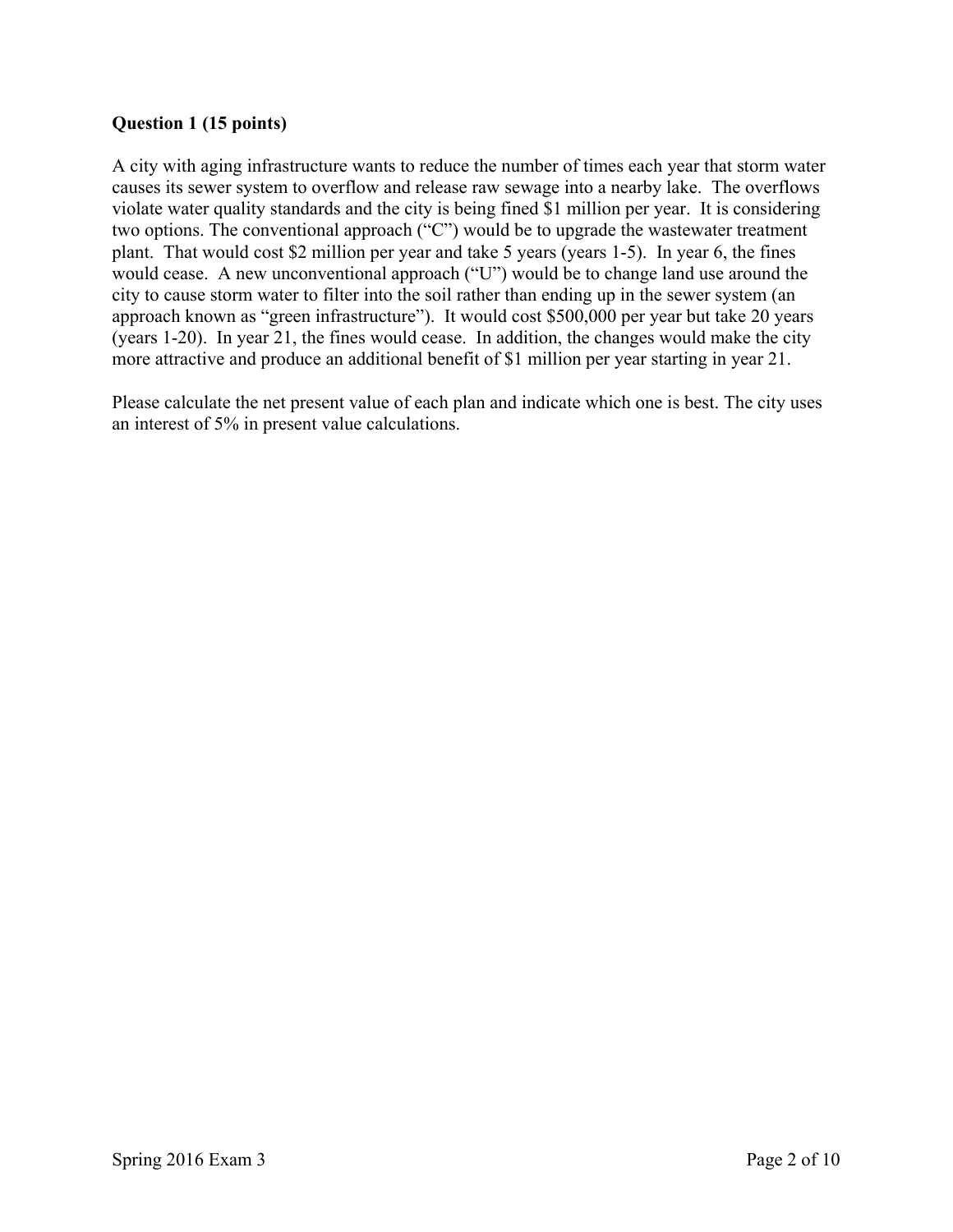# **Question 2 (15 points)**

A growing coastal community that gets its water from wells is concerned that rising sea levels will cause salt water to contaminate its water supply (a problem known as "salt water intrusion"). However, contamination is not certain: it depends on features of local geology that aren't completely understood. The chance of contamination ("C") is believed to be 25%; otherwise there will be no contamination ("N"). The community is evaluating two options, "S" and "L". Option S would be a small project focused on contamination and L would be a larger general purpose upgrade. Information about the options is given in the table below.

| <b>Option</b> | Cost         |              | Benefit in $C \mid$ Benefit in N |
|---------------|--------------|--------------|----------------------------------|
|               | \$4 million  | \$20 million | \$8 million                      |
|               | \$12 million | \$8 million  | \$20 million                     |

In addition, an engineering company could analyze the local geology for \$1 million. The study would determine for certain whether or not contamination will occur. The test could be carried out before the community would need to decide whether to do S or L.

Please determine the community's best plan of action. You may assume it wants to choose the approach with the highest expected value. Also, please note that this problem only involves one time period and no present value calculations are needed.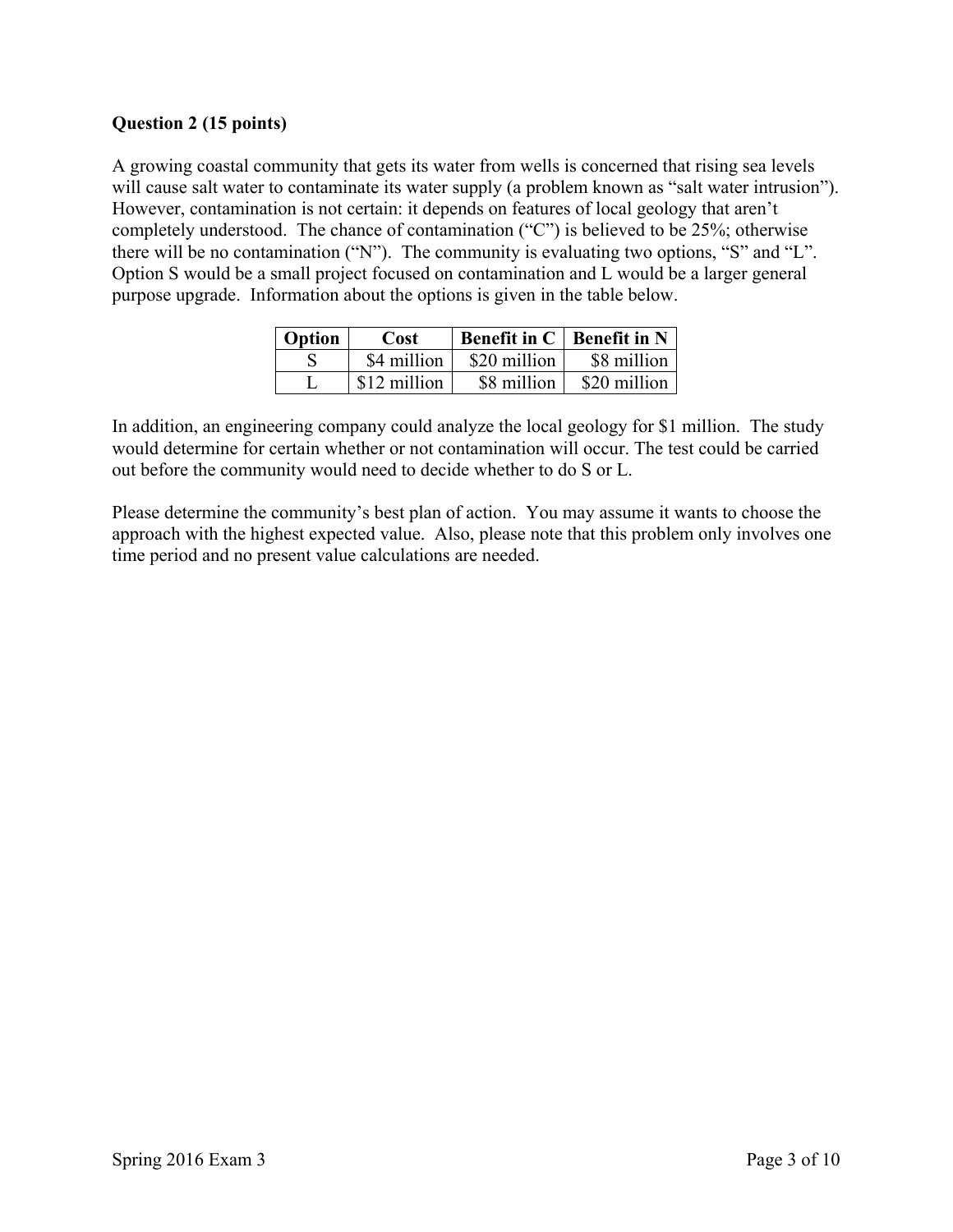## **Question 3 (15 points)**

A large city would like to upgrade its downtown streets. It is considering two options: a conventional ("C") upgrade and an alternative ("A") that would be designed to be more suitable than C for self-driving cars. However, there are no self-driving cars in the city now and no one is sure there will be any in the future. To keep things simple, suppose that everyone agrees that the prospects for self-driving cars will become clear in year 5, and that there is a 20% chance they will work well and be adopted starting in year 6 (state "S"); otherwise, normal cars will continue to be used (state "N"). Both C and A would take 5 years to construct (years 1-5) and would produce benefits starting in year 6. The city could also wait for 5 years until it's known whether S or N will occur and then proceed with the upgrade (everything would be delayed by 5 years: construction would occur in years 6-10 and benefits would start in 11). The annual construction costs and benefits are given below:

| Option   Construction Cost | <b>Benefit in S</b>                                       | <b>Benefit in N</b> |
|----------------------------|-----------------------------------------------------------|---------------------|
|                            | \$25 million/year   \$20 million/year   \$20 million/year |                     |
|                            | \$50 million/year   \$60 million/year   \$10 million/year |                     |

Please determine what the city should do. You may assume that it uses a 5% interest rate in present value calculations and wants to pick the option with the highest expected net present value.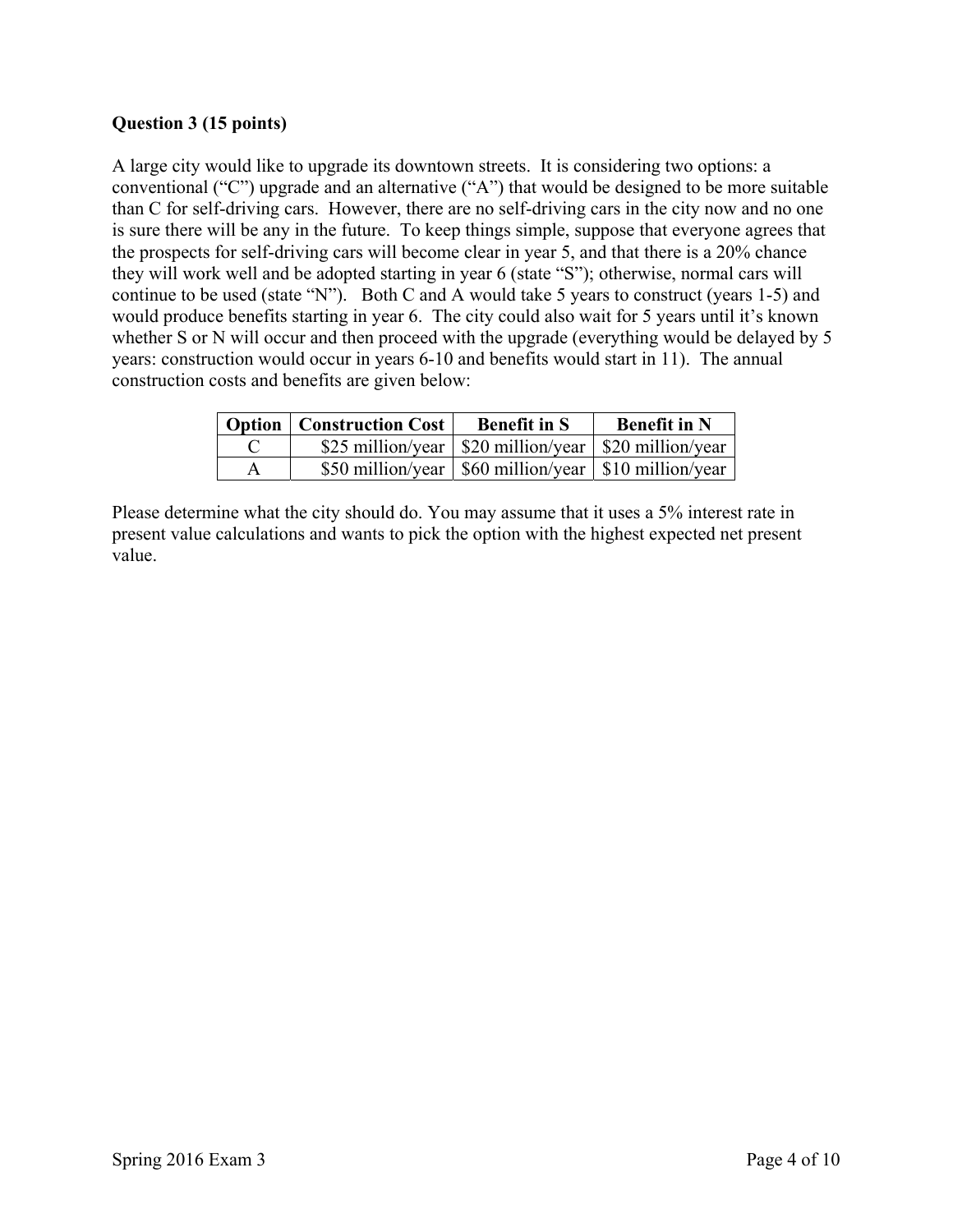## **Question 4 (15 points)**

Errors in medical care are the third largest cause of death in the United States after heart disease and cancer. One action that could help would be improved record keeping in hospitals. Suppose that the government is considering giving \$1 billion in grants to hospitals to upgrade record keeping technology (in year 0). However, it is not clear how much the upgrade will help. There is a 70% change it will be highly helpful ("H") and would provide \$100 million in benefits each year forever starting in year 1. However, there is a 30% change it would only be moderately helpful ("M") and produce \$20 million in benefits each year. However, a trial of the system could be run for \$100 million that would indicate for sure whether H or M would occur. To keep things simple you may assume the results would be available in year 0 before the decision must be made on the grant program. Finally, any money spent on the project would need to be raised via a tax that creates \$0.25 of deadweight loss for each dollar of revenue collected.

Using an interest rate of 5%, please determine the government's best course of action and give its expected value.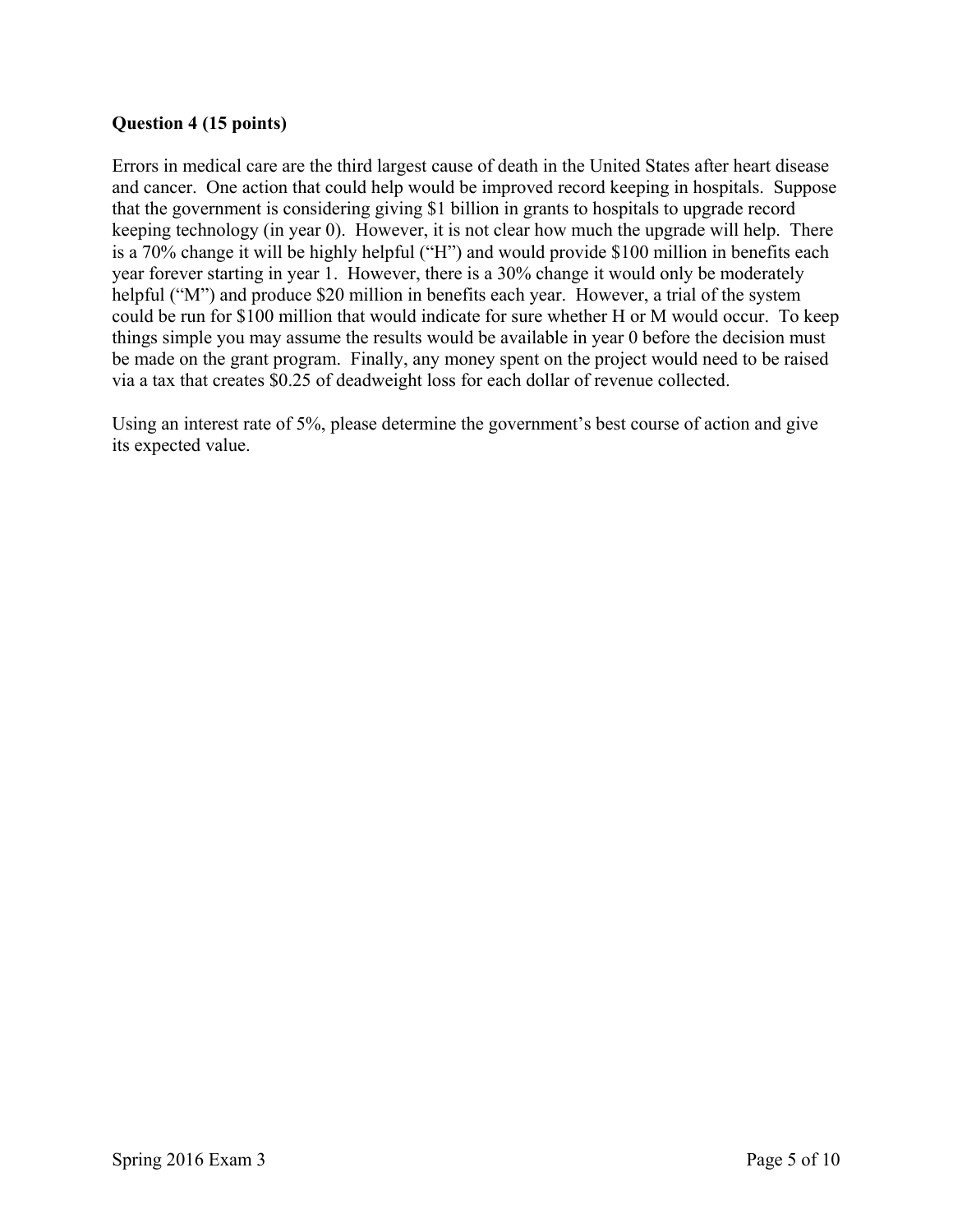## **Question 5 (15 points)**

A non-profit organization provides information to low income clients about claiming the Earned Income Tax Credit (EITC) on their income tax forms. It has total costs given by the following equation:  $TC = 1000 + 10*Q$ , where Q is the number of clients it serves. The demand for its services is given by the equation  $P = 480 - 4*Q$ , and there are no other organizations nearby providing a similar service. The organization wishes to serve as many people as possible without running a deficit.

What price should the organization charge and how many people will it be able to serve? How much profit will it earn? As a hint, the value of Q is between 112 and 122, inclusive.

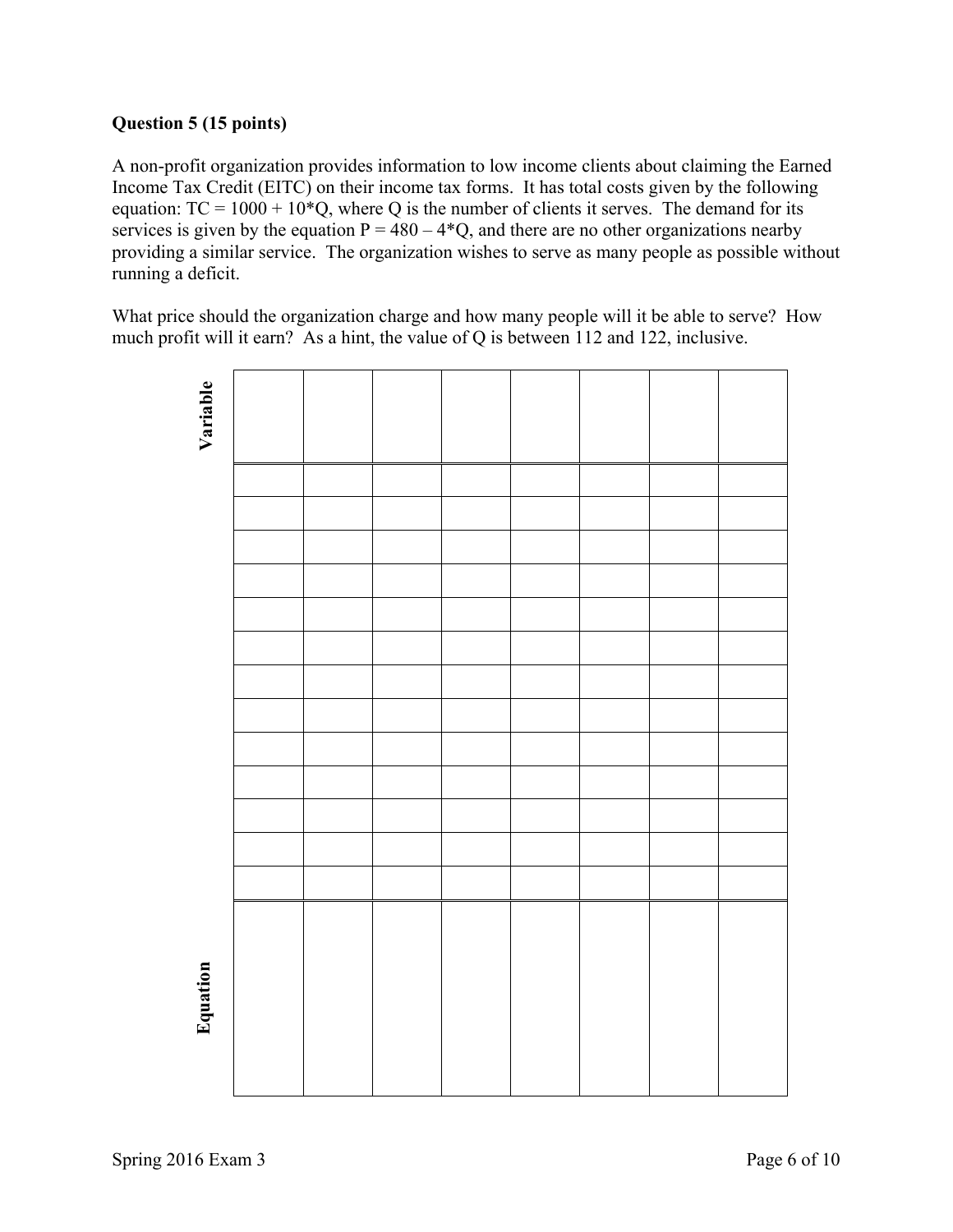# **Question 6 (15 points)**

Suppose a profit-maximizing firm is considering a research project to develop a more efficient car engine that would have much better fuel economy. If it succeeds, the annual demand for the engine would be given by  $P = 380 - 2*Q$  and production costs would be given by  $TC = 80*Q$ . Assuming the firm is able to develop the engine, what price would it charge and what quantity would it produce in each year during the time it is a monopolist? What profits will it earn each year? As a hint, the quantity will be between 72 and 82.

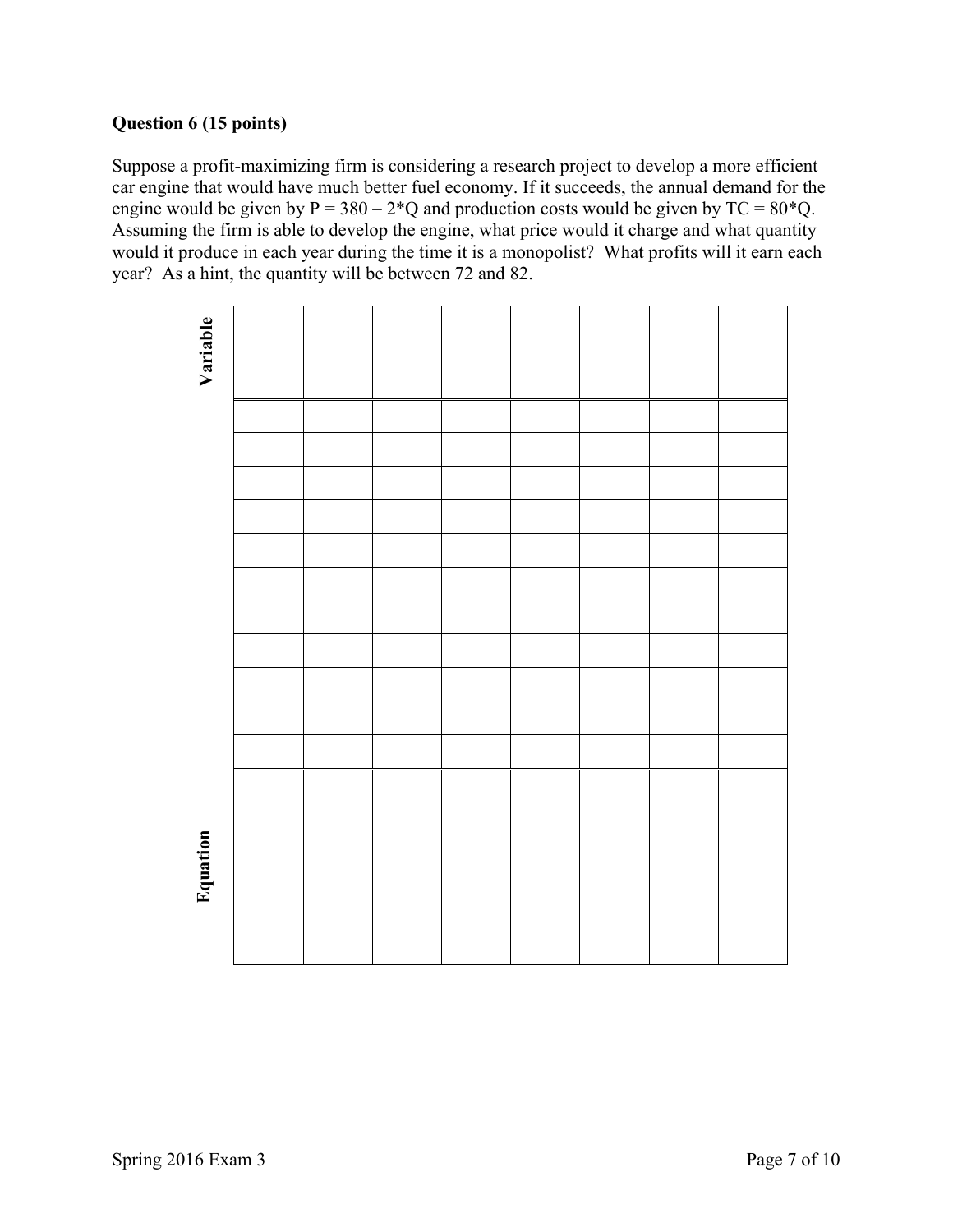## **Question 7 (15 points)**

Now suppose that the research project to develop the engine in Question 6 would cost \$110,000 which would be paid in year 0. However, there is only a 25% chance the project would succeed. You may assume the project could be carried out in year 0 and, if it succeeds, the profits from Question 6 would begin to arrive in year 1. The firm would be a monopolist for 20 years (years 1-20) after which other firms would enter the market, the price would fall to \$80, and the firm's profits would drop to 0.

Please calculate the expected net present value of the research project assuming that the firm uses an interest rate of 5% in present value calculations. Should the firm undertake it?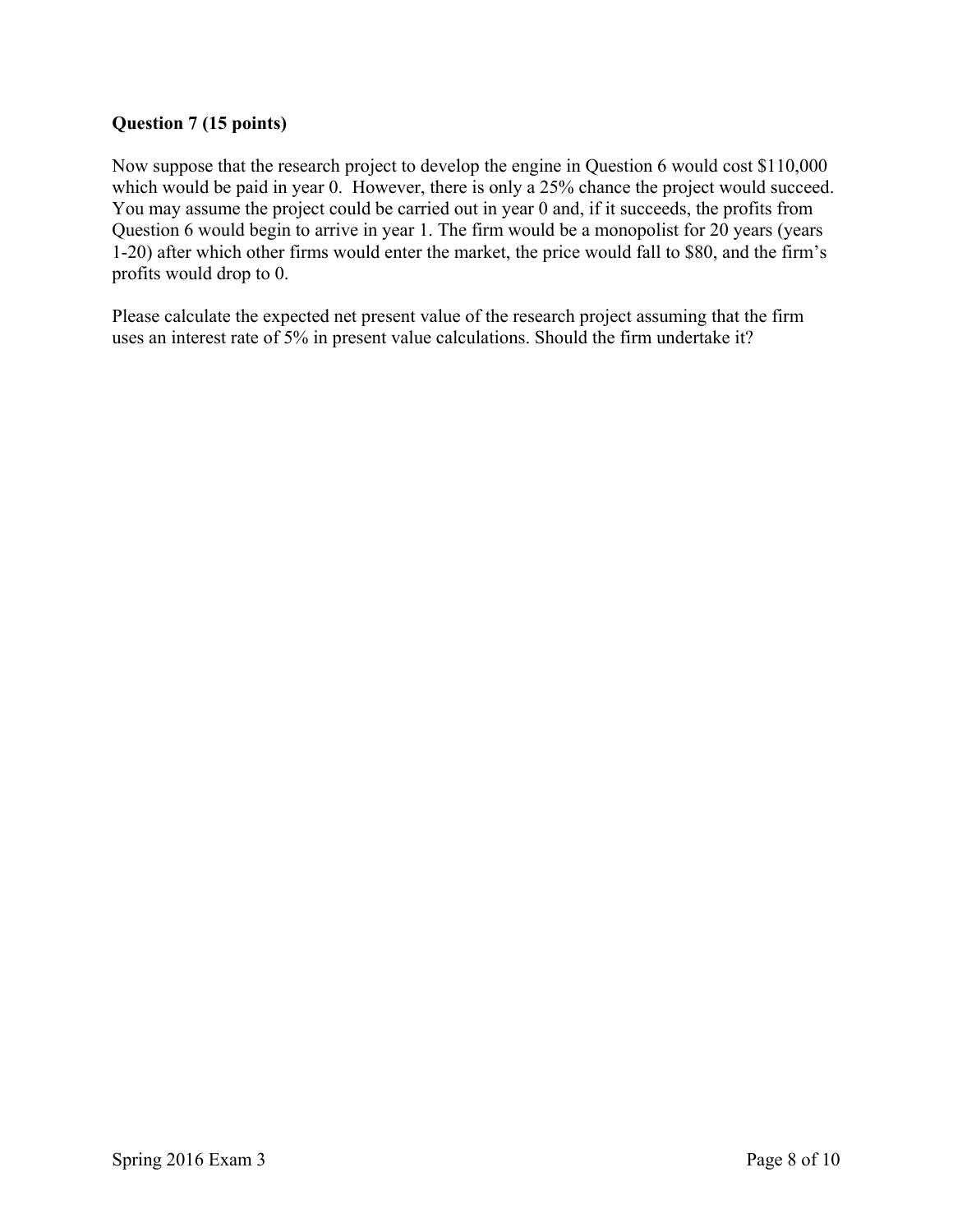## **Question 8 (15 points)**

Now suppose the engine would create a positive externality by lowering emissions of carbon dioxide and other pollutants. To keep things simple, suppose the external benefit is \$4000 a year during the patent period and \$8000 a year after the patent expires. (It doesn't depend on Q and is just \$4000 in year 1, \$4000 in year 2, …, \$8000 in year 21, and so on). Please compute the sum of consumer surplus and the external benefit in a typical year during the patent period and a typical year after the patent expires. Then compute the expected present value of those benefits (that is, CS plus the externality) if the firm undertook the project. You may assume that after the patent expires other firms enter the market and the price drops to \$80. Please use a 5% interest rate in present value calculations.